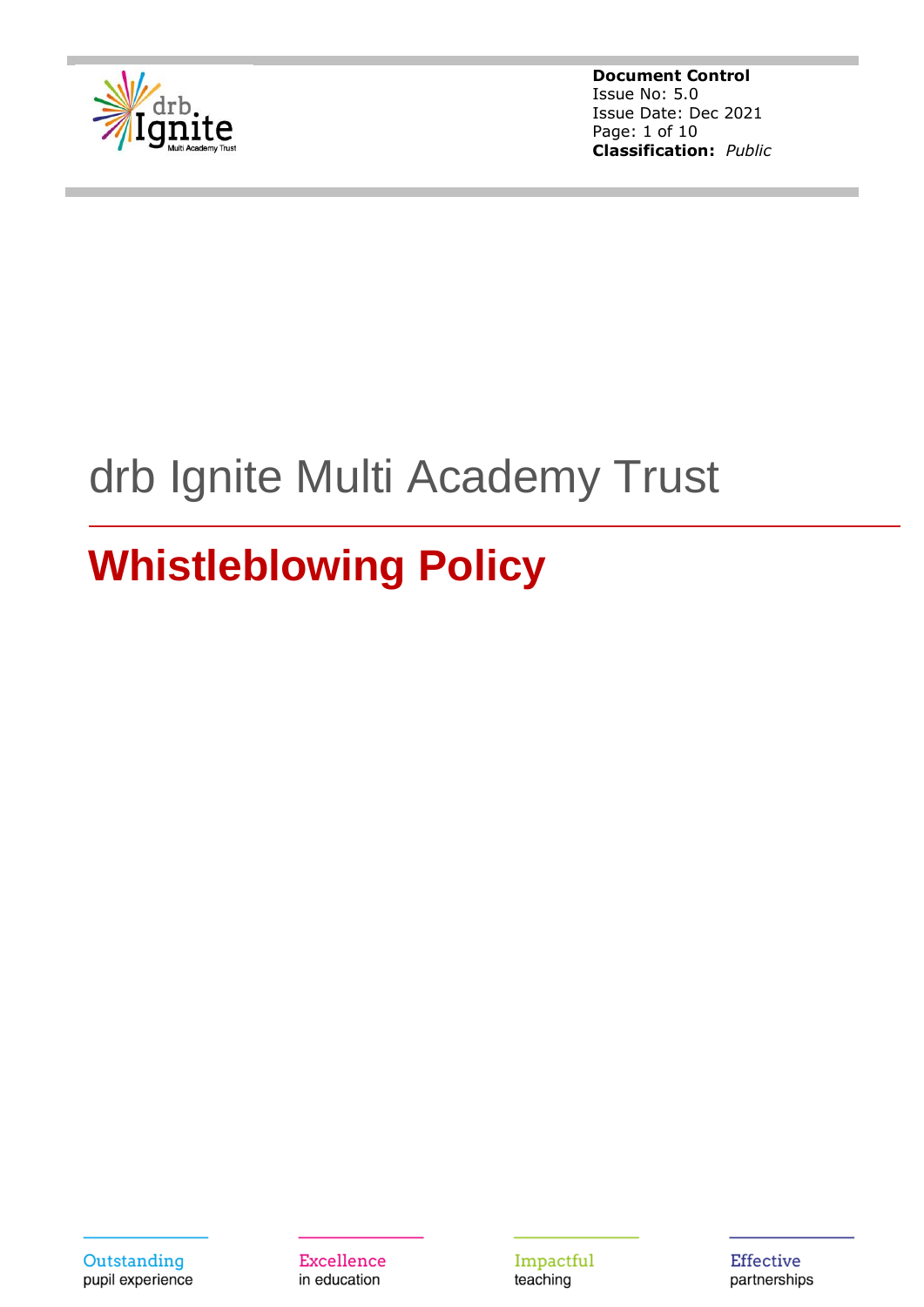

**Document Control** Issue No: 5.0 Issue Date: Dec 2021 Page: 2 of 10 **Classification:** *Public*

## **Rationale**

The Trust's *Whistleblowing Policy* is to help staff/individuals associated with the drb Ignite Multi Academy Trust to raise concerns about possible malpractice(s) at an early stage and in the right way. The Trust would rather staff/individuals raise any matter when it is just a concern rather than wait for concrete proof.

If something troubles a member of staff /individual which they think the Trust should know about or look into, they are advised to use this Policy. The Whistleblowing Policy is not for use in relation to personal grievances. The Trust's *Grievance Procedure* is designed for that purpose. This *Whistleblowing Policy* is primarily for concerns where the interests of others, or of the organisation, itself are at risk.

The Trust uses the following definition of whistleblowing in this Policy:

*the disclosure by an employee or professional of confidential information which relates to some danger, fraud or other illegal or unethical conduct connected with the work place, be it of the employee or his/her fellow employees.*

 *(PROTECT Guidelines 2021)*

#### **For note:**

The Policy is supported by a Trust summary Whistleblowing Statement which is also available on the Trust and school websites.

#### **For note**:

Situations covered by the *Whistleblowing Policy* are likely to include circumstances where staff/individuals believe that one or more of the following may have happened or be at risk of happening:

- A criminal offence e.g. fraud, corruption or theft has been/is likely to be committed.
- A miscarriage of justice has been/is likely to occur.
- The health or safety of any individual has been/is likely to be endangered.
- The environment has been/is likely to be damaged.
- Public funds are being used in an unauthorised manner.
- The Trust's governance arrangements have not or are not being observed or are being breached by pupils, staff employed in or those working with the Trust.
- Sexual or physical abuse of any staff member or pupil is taking place (subject to the Trust's *Child Protection and Safeguarding Policy and Procedures* in the case of pupils).
- Discrimination is occurring against any member of staff or pupil on grounds of sex, race or disability.

Excellence in education

Impactful teaching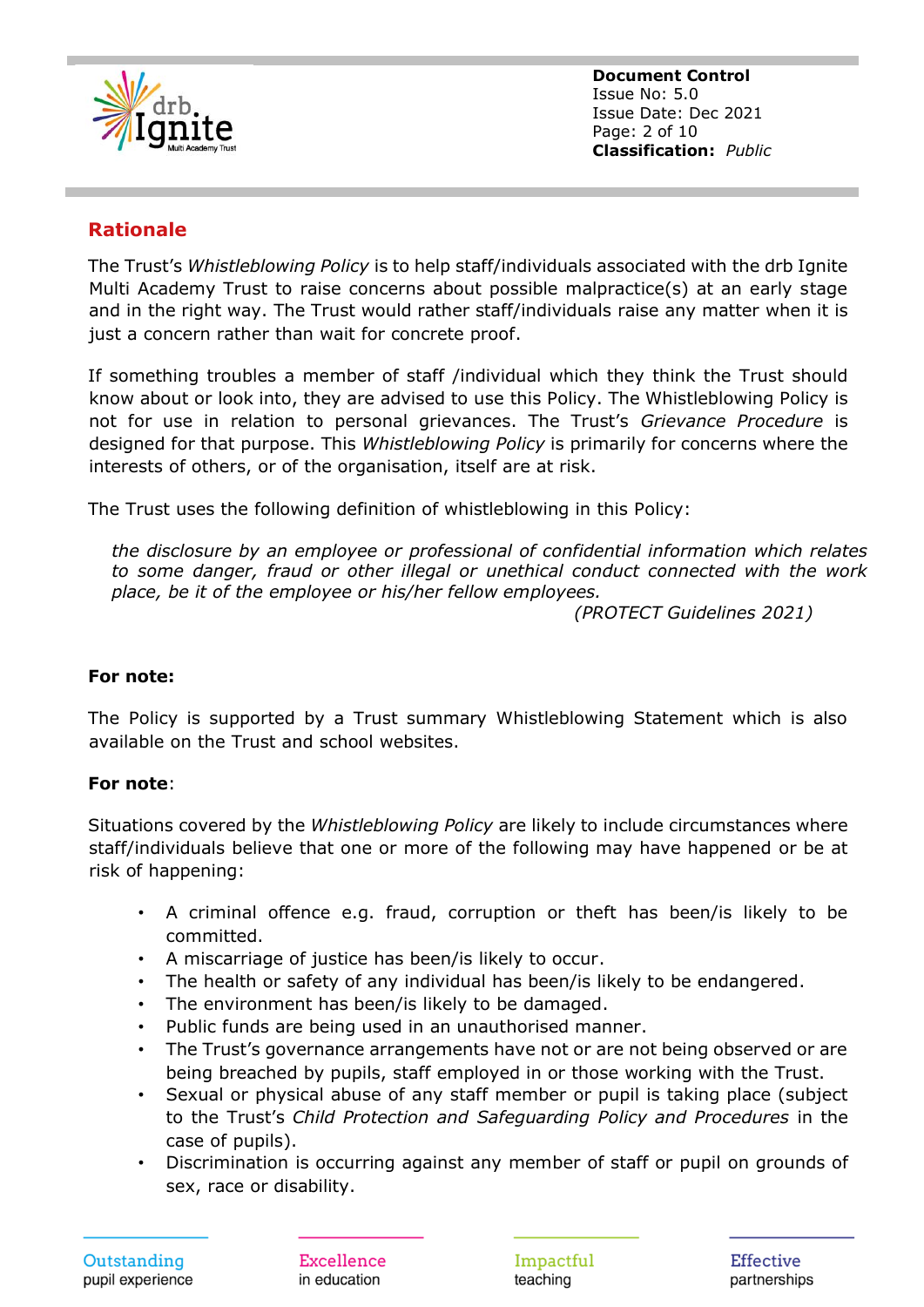

**Document Control** Issue No: 5.0 Issue Date: Dec 2021 Page: 3 of 10 **Classification:** *Public*

- There is evidence of activities not in line with a democratic, multi-cultural, multifaith inclusive Britain.
- Any other form of improper action or conduct is considered to be taking place.
- Information relating to any of the above is being deliberately concealed or attempts are being made to conceal the same.

#### **Policy aims**

The Policy aims to:

- encourage staff/individuals in or working with the Trust, to feel confident in raising serious concerns and to question and act upon their concerns
- provide ways for staff/individuals in or working with the Trust to raise those concerns and get feedback on any action taken as a result
- ensure that staff/individuals in or working with the Trust are aware how to pursue their concerns and the appropriate steps to take if they are not satisfied with any action
- reassure staff/individuals in or working with the Trust that if they raise any concerns in good faith and reasonably believe them to be true, they will be protected from possible reprisals or victimisation.

 It is not intended to be used where other more appropriate and policies procedures are available. For example:

- Staff Grievances (see Grievance Policy and Procedure)
- Harassment (see Anti-Harassment Policy and Procedure)
- Complaints of misconduct against Trustees
- Safeguarding /Child protection (see Child Protection and Safeguarding Policy and Procedures)

#### **Policy scope**

All Trust staff whether permanent, temporary or seconded from another organisation should use this Policy. Any concerns relating to the third party, if relevant to the employee's secondment, can also be raised under this Policy. Other individuals such as contractors, supply, agency staff and trainee students should also use the Policy.

#### **Assurance of being taken seriously and protected**

Staff/individuals raising a genuine concern through this Policy, will not be at risk of losing their employment or suffering any form of retribution as a result. Provided a staff member/individual is acting in good faith, it does not matter if they are mistaken. This

Excellence in education

Impactful teaching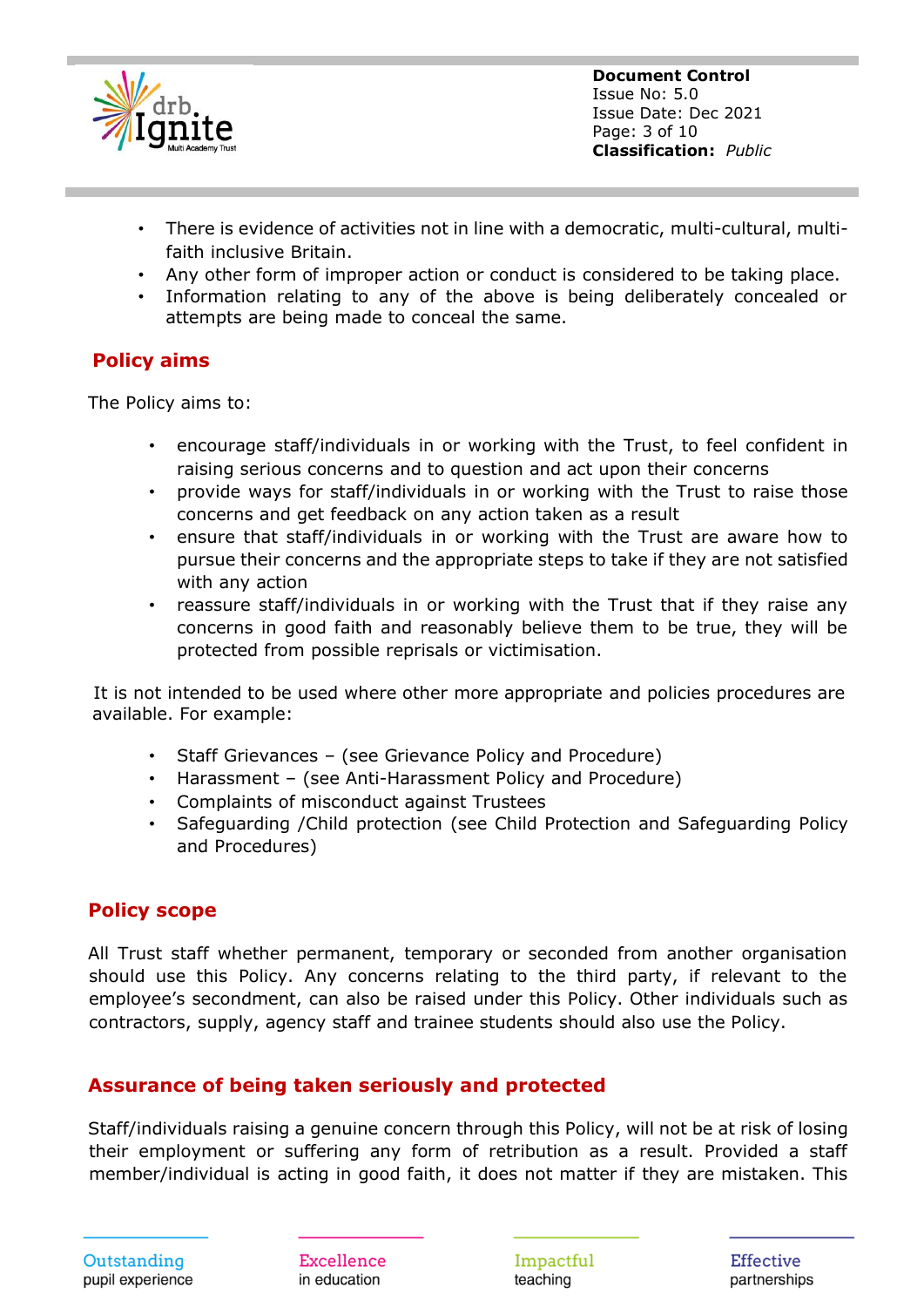

**Document Control** Issue No: 5.0 Issue Date: Dec 2021 Page: 4 of 10 **Classification:** *Public*

assurance is not extended to someone who maliciously raises a matter that s/he knows to be untrue.

The Trust Board will not tolerate the harassment or victimisation of anyone raising a genuine concern. However, it is recognised that staff /individuals may, nonetheless, want to raise a concern in confidence under this Policy.

Requests for confidentiality will be granted, and identity will not be disclosed without consent. If the situation arises where resolution of the concern is not possible without revealing identity, for example, because evidence is needed in court, discussions with the staff member/individual raising the matter will be held collaboratively to decide on how to proceed.

Furthermore, in line with GDPR requirements, all personal information will be processed to meet with the GDPR Article 5(39) [\(Principles relating to processing of personal data\),](https://gdpr-info.eu/recitals/no-39/) and follow the **EDPS** Guidelines on processing personal information within a [whistleblowing procedure](https://edps.europa.eu/sites/edp/files/publication/16-07-18_whistleblowing_guidelines_en.pdf) 2016 and DfE *Guidance on Whistleblowing Procedures for Schools (2014).*

## **Legal context and background**

The *Public Interest Disclosure Act 1998* (PIDA) referred to as the *Whistleblower's Act*, protects staff against detrimental treatment or dismissal as a result of any disclosure of normally confidential information in the interests of the public. The Act covers protected disclosures under six categories namely:

- Crime
- Illegality
- Miscarriage of justice
- Damage to health and safety
- Damage to the environment
- *Cover-ups* about these issues.

To obtain protection, staff must first disclose the information to their employer.

Therefore, this Policy has been adopted to provide an avenue within the Trust to raise concerns safely. If a member of staff choses to take a matter outside the Trust, they should ensure that no disclosure of confidential information takes place. They should also take advice, if unsure, as the *Public Interest Disclosure Act does* not provide blanket protection and could leave staff members vulnerable to disciplinary or other action if they disclose confidential information in circumstances not covered by the Act.

Excellence in education

Impactful teaching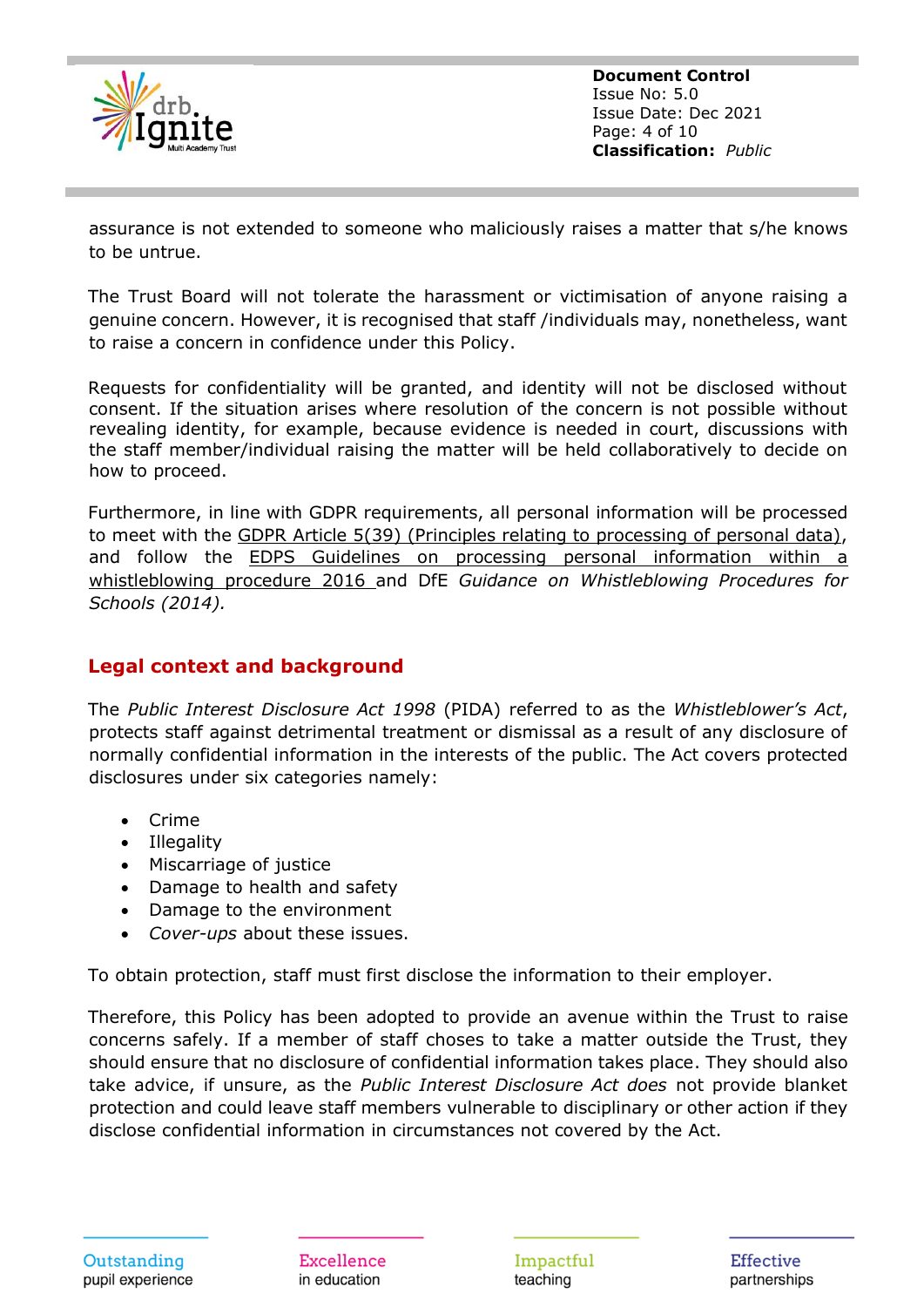

**Document Control** Issue No: 5.0 Issue Date: Dec 2021 Page: 5 of 10 **Classification:** *Public*

Staff/individuals unsure whether to use this *Whistleblowing Policy* for their particular concern or who require support at any stage are advised to contact:

- their headteacher
- the Trust's *Director of Privacy and Data Protection*
- if applicable, a relevant trade union or teacher professional association
- the independent charity, *Public Concern at Work*, (Tele: 020 7404 6609) where lawyers can give confidential advice about how to raise a concern about serious malpractice at work.

#### **Steps to ensure effective safeguards for the person raising the concern**

The Trust is clear that it will not tolerate any harassment or victimisation, including informal pressures and will take appropriate action to protect staff/individuals who raise a concern in good faith:

- any investigation into allegations of potential malpractice will not influence or be influenced by any disciplinary or redundancy procedures already taking place concerning the member of staff.
- no action will be taken against anyone who makes an allegation in good faith, reasonably believing it to be true, even if the allegation is not subsequently confirmed by the investigation.
- every effort will be made to ensure confidentiality as far as this is reasonably practical.
- help will be provided in order to minimise any difficulties resulting from any referral. This may include advice on giving evidence if needed.
- meetings can be arranged off-site and with representation if that is the wish of the staff member/individual.

## **Anonymous Allegations**

 Staff members/individuals should put their name to allegations whenever possible anonymous concerns are much less powerful. Nonetheless anonymous allegations will be considered under this whistleblowing procedure especially concerns raised relating to the welfare of children. In relation to determining whether an anonymous allegation will be taken forward the Trust Board will take the following factors into account:

- the seriousness of the issue raised
- the credibility of the concern

• the likelihood of confirming the allegation from attributable sources, and obtaining information provided.

Excellence in education

Impactful teaching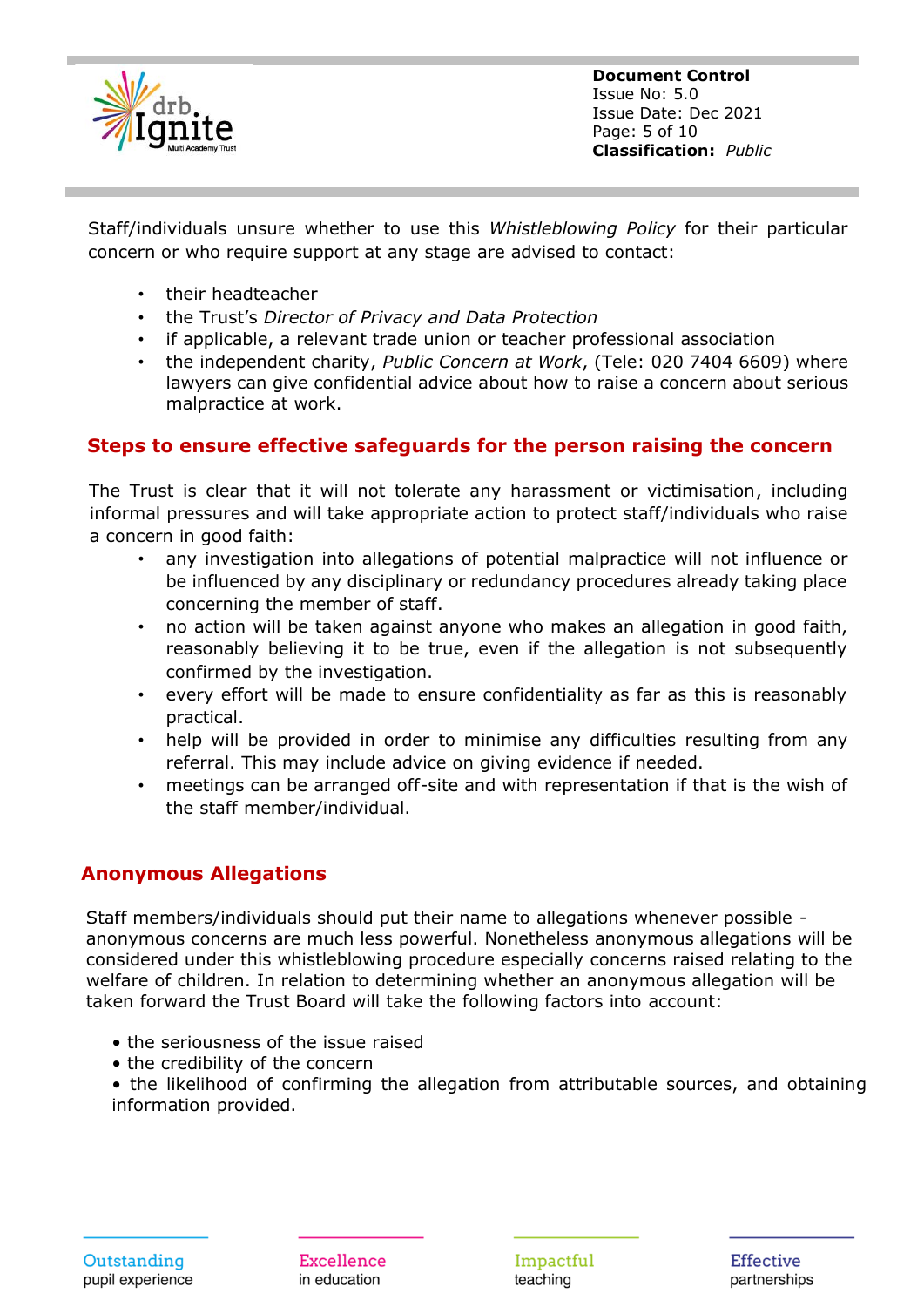

**Document Control** Issue No: 5.0 Issue Date: Dec 2021 Page: 6 of 10 **Classification:** *Public*

### **Untrue and Malicious/Vexatious Allegations**

 If a staff member/individual makes an allegation in good faith but it is not confirmed by further inquiry the matter will be closed and no further action taken. If, however, the inquiry shows that untrue allegations were malicious and/or vexatious or made for personal gain then the Trust Board will consider taking disciplinary action against the member of staff.

## **Procedure for Making a Whistleblowing Allegation**

#### **Raising a concern**

As soon as a member of staff/individual becomes reasonably concerned, any matter should be raised initially with their head teacher or line manager unless s/he is the potential transgressor. In such a case the matter should be raised with the Trust's CEO. If s/he is the reason for the concern, or suspected of being connected with it, contact should be made with the Trust Chair. If it is felt the concern cannot be expressed within the school, it is open for the staff member/individual to raise the concern with the Trust or a setting from the list of organisations in the section of this policy 'Taking the Matter Further'

Concerns may be raised orally or in writing. Staff /individuals who wish to make a written report should submit the following information as clearly as possible:

- the background and history of the concern (giving all relevant dates)
- the reason why they are particularly concerned about the situation
- where the concern relates to a child protection matter, if the staff member/individual does not want to raise this through the school, they should consult the Trust's designated safeguarding lead or Trust CEO.
- if the concern needs to have Police or other statutory authority involvement, the whistleblowing process will be halted until the statutory authorities have completed their investigations and confirmed that it is appropriate to continue with the whistleblowing process.
- If possible put the concern should be put in writing for the avoidance of doubt. It should set out the background and history of the concern; giving names, dates and places where possible, and explaining the reason for the concerns.
- If it is not possible to put the matter in writing it can still be raised verbally and the staff member/individual should telephone or arrange to meet the appropriate person. Staff members can also ask their trade union or professional association to raise the matter on their behalf or to support them in raising the concern.

Excellence in education

Impactful teaching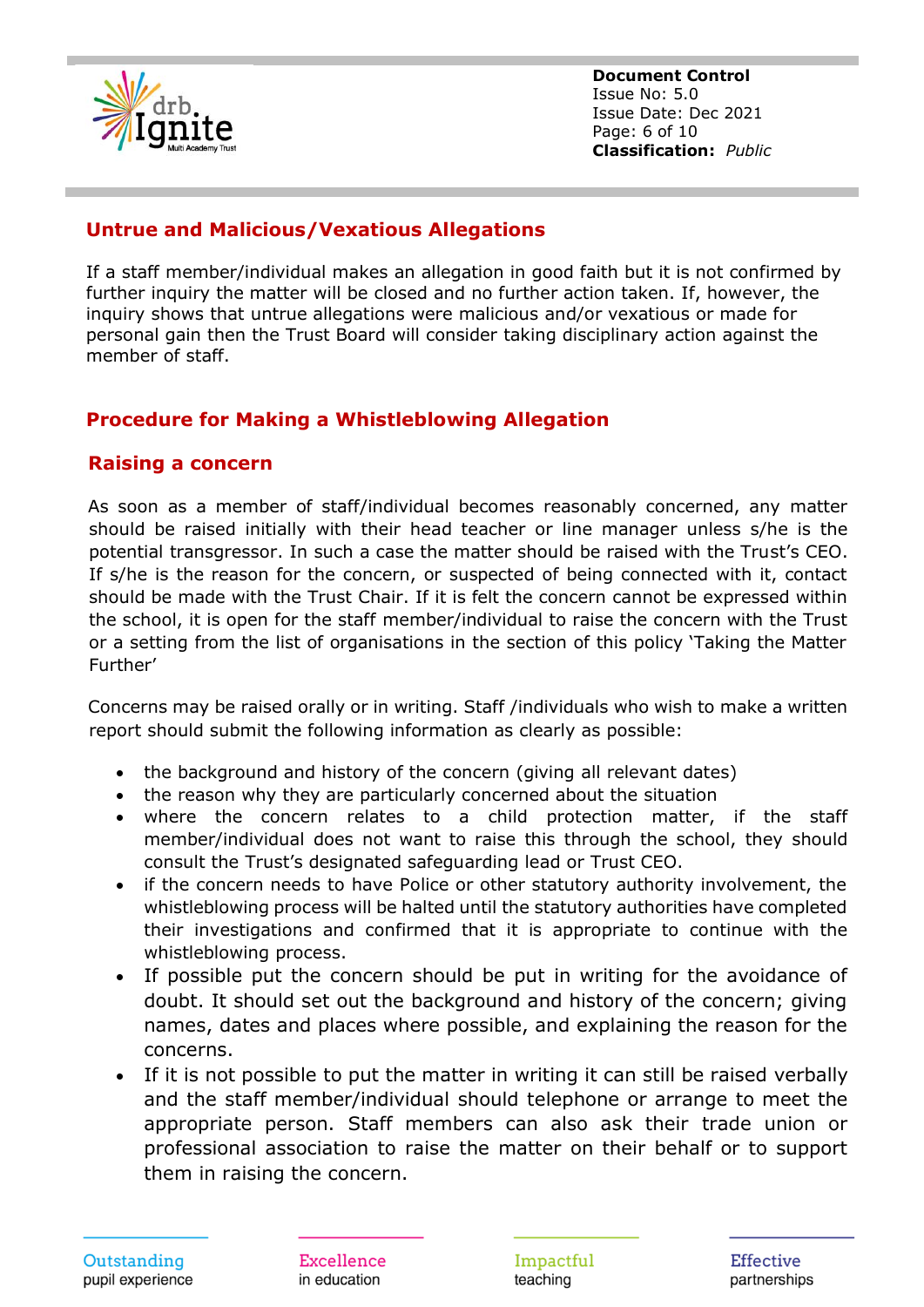

**Document Control** Issue No: 5.0 Issue Date: Dec 2021 Page: 7 of 10 **Classification:** *Public*

## **The Trust Response**

Once the Trust has been informed it can assess what action should be taken. This may involve an internal inquiry or a more formal investigation. The member of staff/individual will be informed:

- who will be handling the matter
- how they can be contacted
- whether further assistance may be needed.

At this stage concerns/allegations are neither accepted nor rejected.

If the staff member/individual requests it, the Trust or head teacher of the school involved will write to the member of staff/individual summarising the concern and setting out how it will be handled within **5 working days**. At this stage, it is essential that the member of staff/individual declares any personal interest.

The staff member/individual may be asked for their view on how best the situation could be resolved. Should the concern fall within another policy of the Trust, for example, the Grievance Policy, the member of staff/individual will be informed.

While the purpose of this Policy is to enable an investigation and deal with any possible malpractice, the member of staff/ individual will be given as much feedback as is possible about the situation. Any response may be limited by confidentialities.

Concerns or allegations which fall within the scope of specific procedures, for example child protection and safeguarding, will be referred for consideration under that relevant procedure. Some concerns may be resolved by agreed action without the need for further investigation. If immediate, urgent action is required, this will be taken before any investigation is conducted.

## **The Inquiry Process**

If an investigation is requited, the appointed representative will:

- look into the allegation seeking evidence and interviewing witnesses as necessary.
- maintain confidentiality wherever possible but will be mindful that there is no guarantee that the whistleblower can remain

As appropriate, the matter raised may:

• be investigated by a member of the Trust's Executive Team, representatives of the Board of Trustees or through the Trust's formal Disciplinary Policy and Procedures.

Excellence in education

Impactful teaching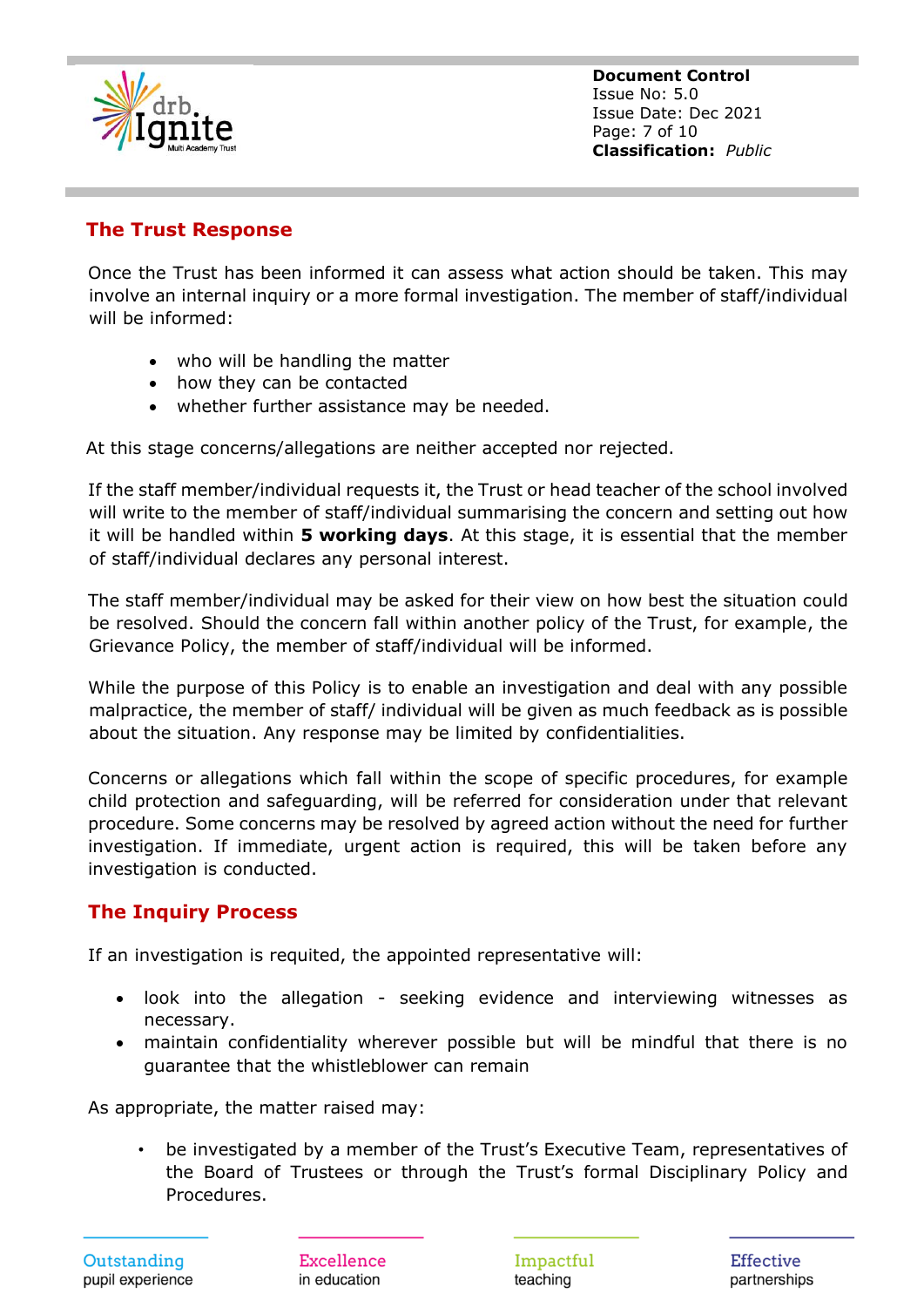

- be referred to the Police.
- be referred to the Trust's external auditor and ESFA
- form the subject of an independent inquiry.
- be halted if statutory bodies are involved the whistleblowing process will be stopped until the statutory authorities have completed their investigations and confirmed that it is appropriate to continue with the whistleblowing process.

If the person appointed by the Trust needs to talk to the staff member/individual, they are permitted to be accompanied by a trade union or professional association representative or a fellow member of staff not involved in the area of work to which the concern relates. The target is to complete the inquiry within **10-15 working days** from the date of the initial written response. If the enquiry extends beyond the timescales outlined for specific reasons all individuals concerned will be notified of this in writing with an indication when the inquiry will be completed.

## **The Inquiry Report**

Following completion of the inquiry process the person appointed will make a written report and submit to the Trust Chair normally within **5 working days.** The report will not contain the whistleblower's name unless they have expressly stated that they wish to be named. Following receipt of the inquiry report, the Trust Chair will convene a committee with at least one other trustee and an independent person from outside the Trust Board, e.g. a trustee from another academy trust to consider the inquiry report and decide on the action to be taken. This should normally take place within **5 - 10 working days** following receipt of the inquiry report. Following notification of the committee's decision, the Trust Chair will notify the staff member/individual of the outcome normally within **5 working days** (except in relation to anonymous allegations), setting out the action to be taken or that no further action is to be taken and the reasons why.

#### **Taking the Matter Further**

If no action is to be taken and the staff member/individual is not satisfied with the way the matter has been dealt with, they can make a complaint under the Trust's complaints procedure or raise their concerns with other organisations as listed below:

- The ESFA
- Ofsted
- The Trust's independent auditors
- The employee's Trade Union or Professional Association
- The Citizens Advice Bureau
- The Local Government Ombudsman
- The Information Commissioner
- A relevant voluntary organisation

Outstanding pupil experience

Excellence in education

Impactful teaching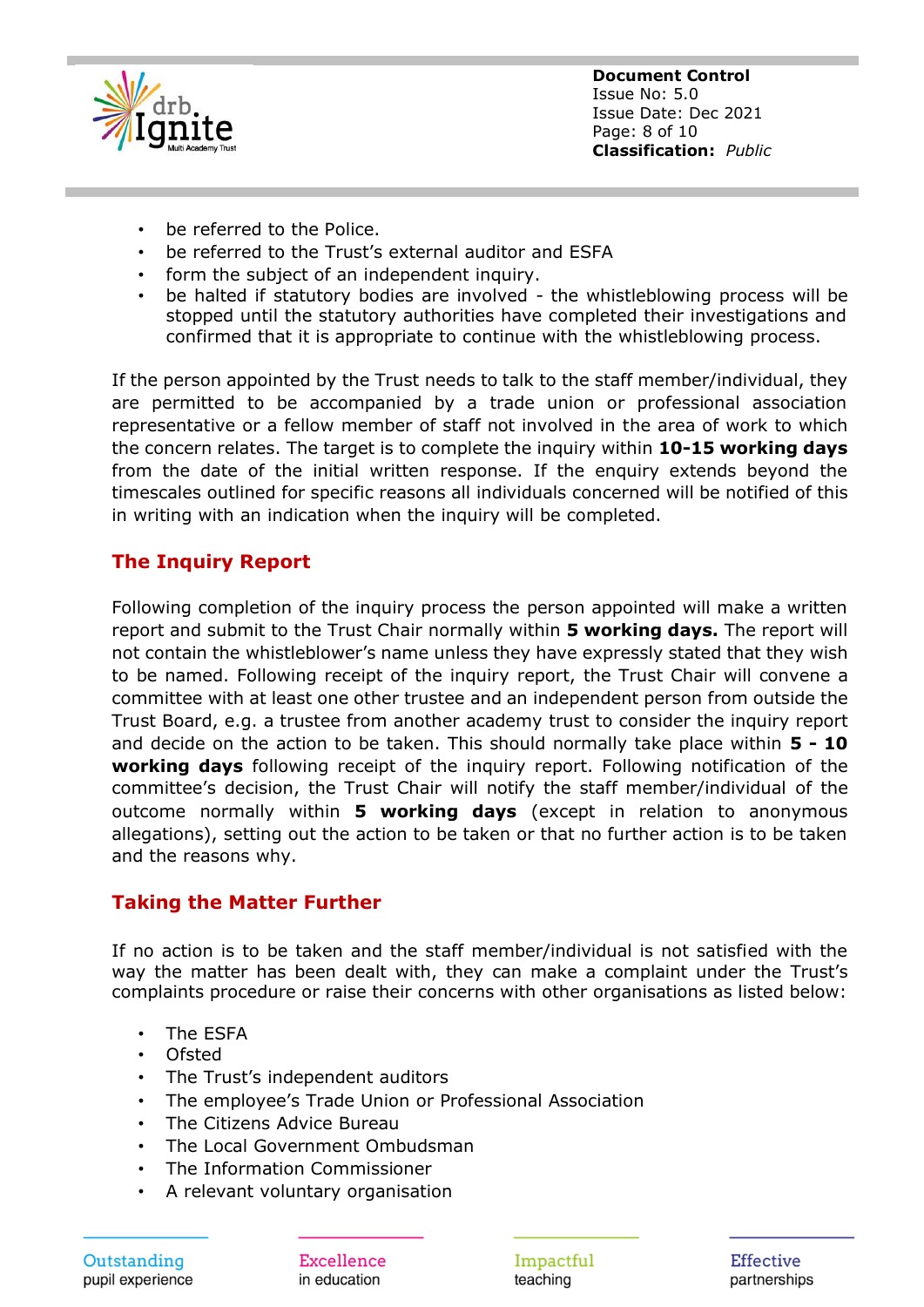

**Document Control** Issue No: 5.0 Issue Date: Dec 2021 Page: 9 of 10 **Classification:** *Public*

- The Police and/or Health and Safety Executive
- PROTECT (Public Concern At Work Charity -Telephone 020 3117 2520)

#### **Recording and monitoring**

The Trust will ensure it has sufficient internal capacity to meet the requirements of this Policy, including appropriate professional support for the CEO, trustees and head teachers in implementing it.

The Trust will maintain a *Whistleblowing Register* containing all concerns that are brought to its attention through the whistleblowing process

The Trust will review the Whistleblowing Register and produce an annual report. The Report will not mention the names of members of staff/individuals, only the concerns raised, the number of such concerns, the fact that the concern relates to a school or other education service provided by the Trust, and the nature of the job held by the person over whom the concerns were raised, if not bound by confidentiality. The Report will also note any issues arising from the same with the intention of:

- preventing the occurrence of similar concerns in future
- consistency of treatment across schools and the Trust
- developing a *lessons learnt* approach

The register and annual report will be available for inspection by both internal and external audit, after removing any items which any staff member/individual has asked should remain confidential.

| <b>Monitoring and</b><br>review             | <b>Trust Board</b>                                                                                   |
|---------------------------------------------|------------------------------------------------------------------------------------------------------|
| <b>Links</b>                                | <b>Staff Code of Conduct</b><br>Child Protection and Safeguarding Policy<br>Whistleblowing Statement |
| <b>Staff responsible</b>                    | <b>CEO</b><br><b>Trust Board</b><br><b>Headteachers</b>                                              |
| <b>Reviewed</b>                             | December 2021                                                                                        |
| <b>Next review</b>                          | December 2023                                                                                        |
| <b>Sign off by Chair of</b><br><b>Trust</b> | Date: December 2021                                                                                  |

Excellence in education

Impactful teaching